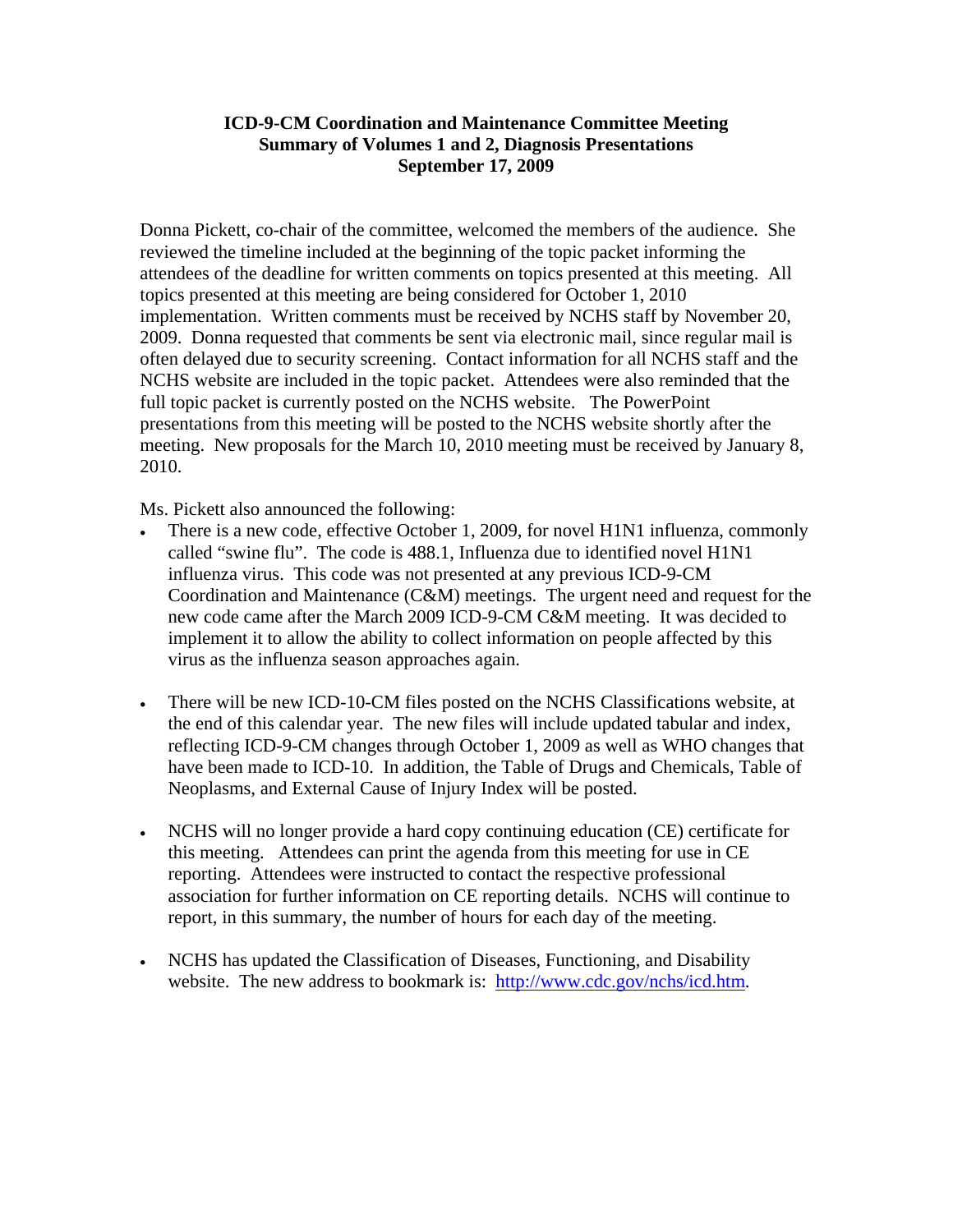Comments and discussion on the topics presented were as follows:

### **Multiple gestation placenta status**

Pamela K. Kostantenaco, LPN, CPC, CMC representing the Society for Maternal and Fetal Medicine (SMFM) presented this topic. Amy Blum also requested comments on how to report multiple gestation pregnancy where there is a loss or reduction in number of fetuses. There were no further comments on this topic.

## **Hemolytic Transfusion Reactions (HTR)**

Mikhail Menis, PharmD, MS of the Analytic Epidemiology Branch, Office of Biostatistics and Epidemiology, Center for Biologics Evaluation & Research (CBER) at the Food and Drug Administration (FDA) presented background on this topic. The PowerPoint presentation is posted separately. One commenter suggested deleting the current coding notes (inclusion term and use additional code note) at 999.89, Other transfusion reaction, and moving them to proposed new code 999.80, Transfusion reaction, unspecified. Dr. Jeffrey Linzer, representing the American Association of Pediatrics, suggested adding an excludes note for these codes at 780.6, Fever and other physiologic disturbances of temperature regulation so as not to code post procedural fever in addition to these codes. He also suggesting looking at whether any changes to code 999.5, Other serum reaction, were needed since the proposed new codes are addressing all blood products.

### **Transfusion transmitted infections**

Mikhail Menis, PharmD, MS of the FDA CBER presented background on this topic. A question was raised as to whether the term "blood" or "blood products" should be added to the title since this code is to capture infection transmitted that way, to be consistent with changes proposed at 999.6 and 999.7. There were several comments regarding the sequencing of this proposed new code first followed by the infection. Coding HIV (042) secondary would go against current coding guidelines about sequencing HIV. The coding guidelines also indicate that classification rules take precedent over the guidelines and this would need further review. This will also need to be reviewed further. There were comments made that suggested instead of this new code, you could code these infections using an infection code plus an external cause code for blood products, or a late effect code. Another person asked since these infections are likely to be diagnosed later, in another encounter, when would you see this diagnosis being used? An additional comment was made that some of these infections are curable, but some are not, and the question was raised as to whether the proposed code 999.32 should be used later.

Toby Silverman, MD, Chief, Clinical Review Branch, Division of Hematology, Office of Blood Research and Review, CBER, FDA, commented that not all of these infections will be diagnosed later. Some will be present acutely. It is important for the FDA CBER to be able to capture these transfusion transmitted infections to monitor the safety of the blood supply.

One person asked whether the code is intended to be used when the infection is recorded as suspected, or only when the infection is definite. Dr. Linzer subsequently noted that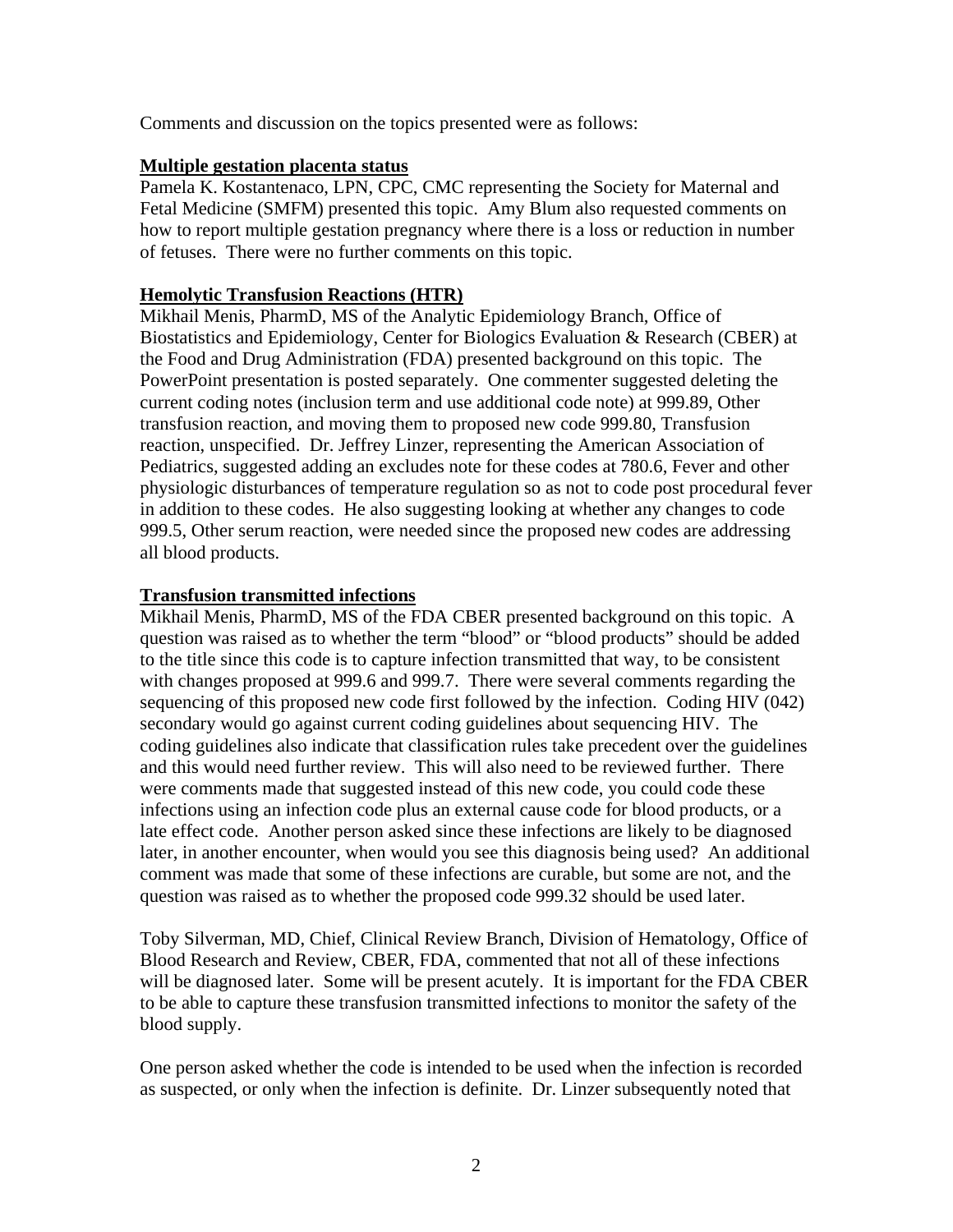since there are medicolegal implications of introducing this code, consideration should be made regarding whether or not to code probable/possible cases.

### **Febrile Nonhemolytic Transfusion Reaction (FNHTR)**

Mikhail Menis, PharmD, MS of the FDA CBER presented background on this topic. Dr. Linzer suggested that this code would be better located in subcategory 780.6, Fever and other physiologic disturbances of temperature regulation. This is where postprocedural and postvaccination fever are both located. The other option would be to put an excludes note at 780.6, to send the coder to the new proposed code. Another commenter agreed with Dr. Linzer's suggestion, adding that since these reactions are common to chronic transfusions, and likely due to a difficulty in matching, it is not correct to locate this in the complication codes.

# **Post transfusion purpura (PTP)**

Mikhail Menis, PharmD, MS of the FDA CBER presented background on this topic. One person asked for clarification of the inclusion term "massive blood transfusion". Dr. Silverman indicated that the term "massive" may be used in trauma settings and usually refers to transfusion of greater than 10 units of packed red blood cells in a 24 hour period. She indicated that this condition is related to packed cell transfusion because there are no platelets. Dr. Linzer commented that in trauma centers there may be massive transfusion protocol and this should not lead the coder to use the code 287.49. The term "massive" is usually documented in the record for trauma cases. It does not have to be assumed from looking at the number of transfusions a person receives. It was also commented that the amount of blood involved for massive transfusion may vary based on the size of the patient. Another person commented that since PTP is going to be located in subcategory 287.4, it supports locating the febrile related code in subcategory 780.6. One person suggested adding an inclusion term for whole blood, since the topic narrative indicates this can be caused by whole blood transfusions. It was clarified that PTP does not usually occur with whole blood transfusion since platelets are in it, as long as it is fresh. It was also suggested to review whether to move the E code instruction currently at code 287.4, down to the proposed specific codes. An E code for blood transfusion could be used with the proposed code 287.41, and E codes for drugs could apply to proposed code 287.49. This will be considered further.

# **Transfusion Associated Circulatory Overload (TACO)**

Mikhail Menis, PharmD, MS of the FDA CBER presented background on this topic. One person commented that this is a paradigm shift because TACO is not encountered as much, but rather TRALI (transfusion related acute lung injury). He also asked whether both TACO and TRALI can co-exist. Dr. Menis clarified that TRALI involves noncardiogenic pulmonary edema, whereas TACO is heart related. Dr. Silverman commented that TACO vs. TRALI involves differential diagnosis criteria to determine which condition exists. TACO is a new term, but the concept is not new, and she indicated that it will continue to be seen in the future. She indicated that both TRALI and TACO should be seen as a specific diagnosis written in the chart. One other comment was made suggesting that there will need to be clarification of sequencing this code with heart failure codes.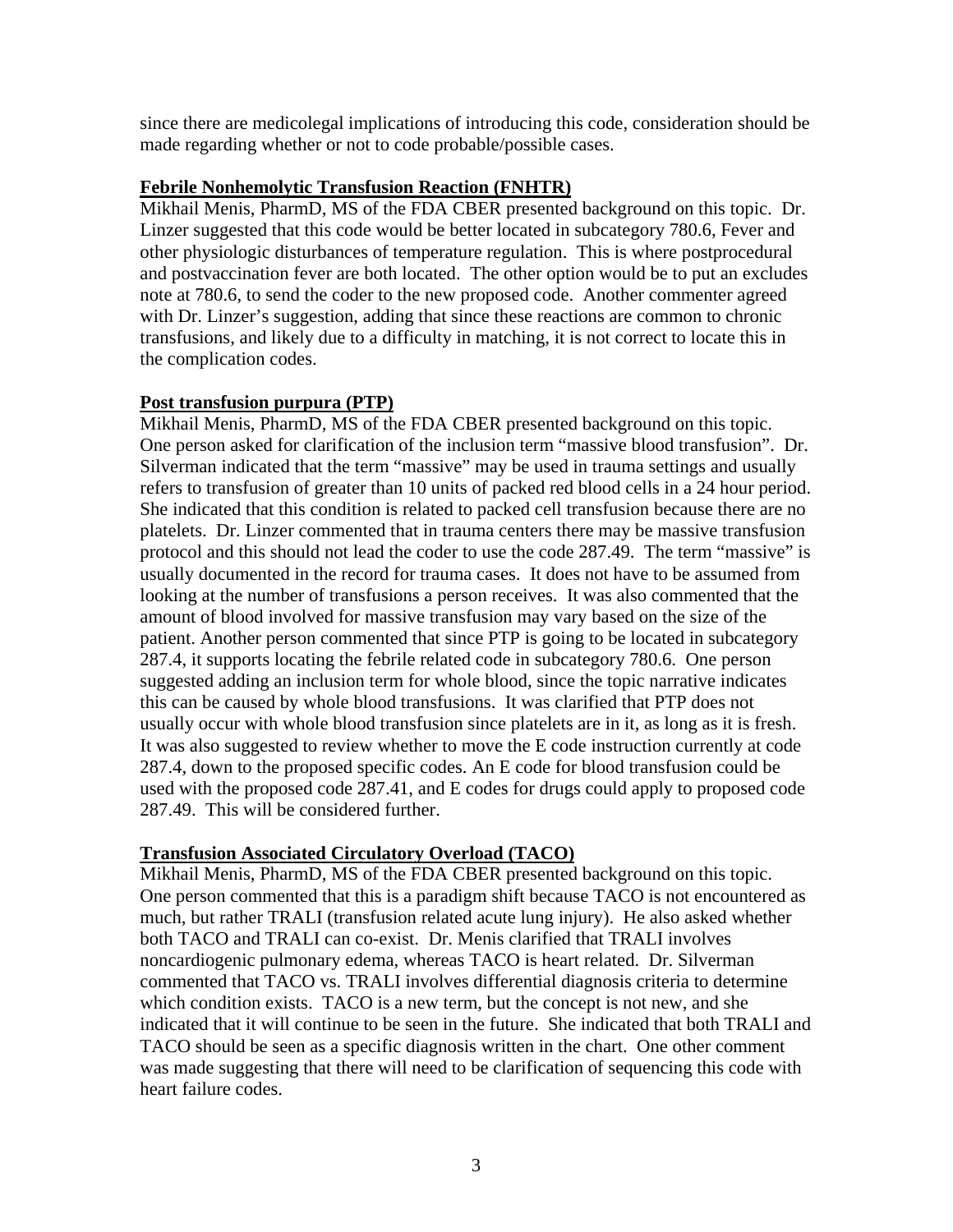# **Transfusion-Associated Hemochromatosis (Iron Overload)**

Mikhail Menis, PharmD, MS of the FDA CBER presented background on this topic. Dr. Linzer commented that this condition affects sickle cell anemia patients who have chronic transfusion. It is reasonable for this code to be added because many times chelation is required to clear the system. He also suggested adding sequencing notes about using this code with sickle cell anemia codes.

Additionally, Dr. David Berglund presented an alternative option to adding this condition to the classification along with other causes for iron overload. This additional PowerPoint presentation is posted separate from this summary. Specific concepts involved include primary hereditary hemochromatosis, hemochromatosis due to multiple blood transfusions, iron overload due to conditions classified elsewhere, unspecified hemochromatosis, and other iron overload.

One person suggested adding frequently used terms as inclusions at proposed code 275.01. Otherwise diagnoses such as "transfusion associated hemochromatosis" will be coded to unspecified. It was also pointed out, by Dr. Silverman, that you may not always see the proposed code title recorded as a diagnosis, but it will be useful to have the code if the condition is documented. Dr. Linzer suggested adding an inclusion term for "iron overload due to chronic transfusions" since that is likely to be documented.

Another person asked the FDA CBER staff whether they are considering blood substitute products. They responded that yes, these are being considered, but at the present time there are no such products currently on the market in the United States

#### **Stuttering**

Nan Bernstein-Ratner, EdD, representing the American Speech-Language-Hearing Association (ASHA) presented background on this topic. The PowerPoint presentation is posted separately. Dr. Linzer stated that the AAP strongly supports adding this code and related changes but suggested changing the revision to code 307.0 to read "adult onset" rather than "onset after puberty". It was noted that onset is not usually between 8 and 16 years of age. He also suggested that there is a fourth type of stuttering, and that is when it is due to traumatic brain injury (TBI), or other neurological conditions, and suggested there be an instruction to follow late effect coding for this condition. It was pointed out, however, that there is no symptom code for stuttering that could be used with the late effect code, and you would have to use the 307.0 code. Dr. Laura Powers, representing the American Academy of Neurology (AAN), indicated that there are many neurologic conditions that can cause stuttering, such as Parkinson's disease. She commented that it is wrong to have to assign code 307.0 for these cases. She suggested that these types of stuttering cases should be coded by adding it to symptom code 784.59, Other speech disturbance. These conditions involving stuttering are not mental health related.

# **Multiple sclerosis**

A proposal, submitted by the Blue Cross Blue Shield Association (BCBSA), to expand the code for multiple sclerosis was presented. Following the presentation, a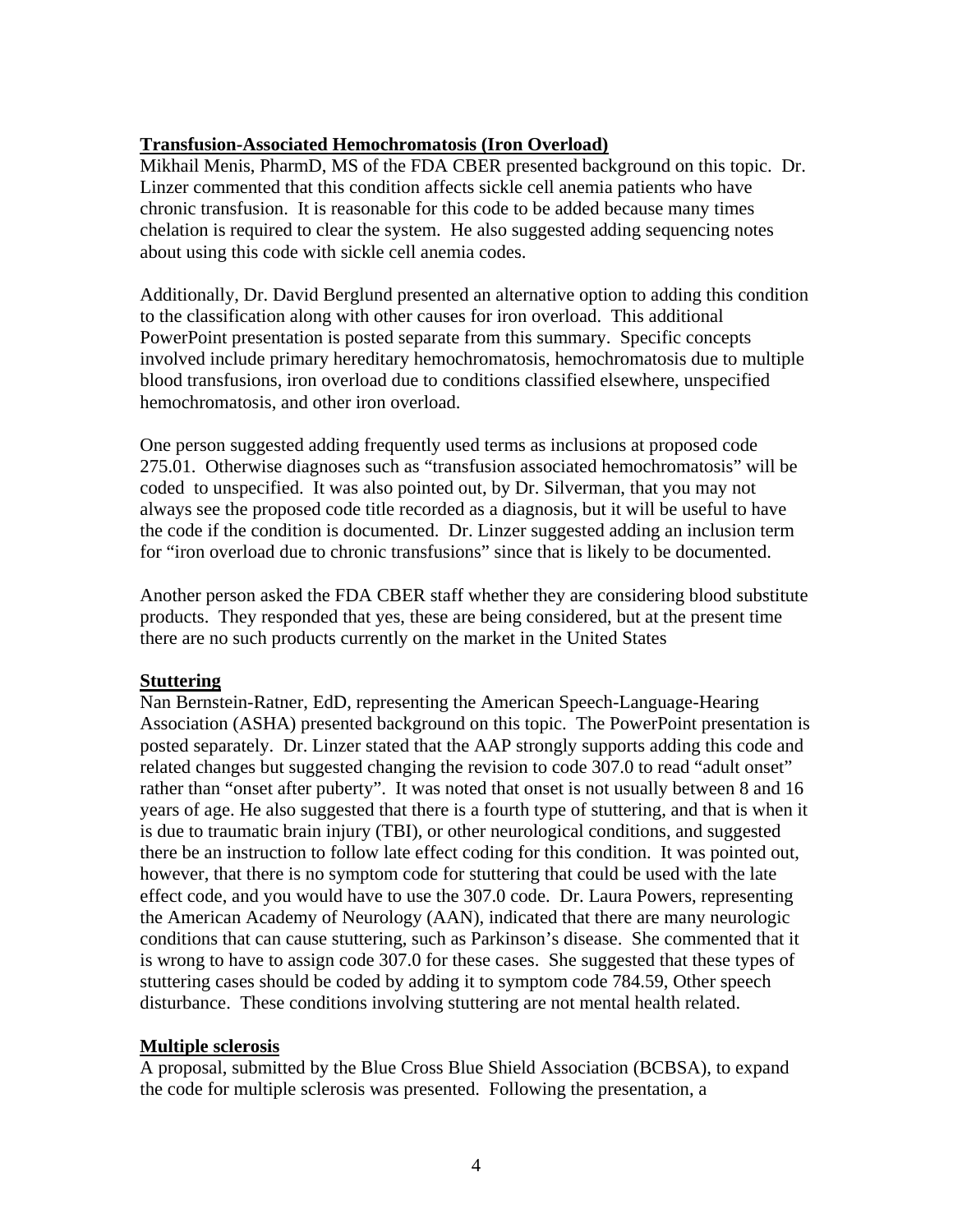representative of Blue Cross and Blue Shield commented that treatments are often specific for relapsing remitting multiple sclerosis, and now they have to request charts to verify this. The intent of this code expansion proposal was to ease electronic claims processing by reducing requests for further documentation regarding relapsing and remitting multiple sclerosis.

One person asked whether the information, proposed in the new codes, is in the documentation being received when it is requested from the provider.

Dr. Powers, representing AAN, commented that while they understand the proposal and that these terms may be used as indications for medication, there currently is not consensus on these categories presented today. There is still much work being done to better classify multiple sclerosis including inflammatory vs. noninflammatory. In the next few years medication response may be based on genetic make up. She recommended waiting until further classification recommendations are made, which may be in the next 3-4 years.

There were comments noting the need for a code for acute exacerbation of multiple sclerosis, citing that multiple sclerosis patients may present to the emergency room for this reason.

#### **Neurogenic claudication**

It was suggested to have the American Academy of Orthopaedic Surgeons (AAOS) review this request prior to making a final decision.

#### **Acquired absence of pancreas**

There were no comments regarding this proposal.

#### **Do not resuscitate**

There were no comments regarding this proposal.

#### **Physical restraints**

There were comments in favor of the request, citing the need to track this and that increased patient care is required in cases where physical restraints are applied. Another person asked whether it might also be a good idea to include other methods of "restraint" including bed alarms and beside sitters. The requester noted that it would help to have this code, because at present it is a JCAHO requirement to be able to identify these patients, and currently most facilities do this using manual logging methods. One person asked what was meant by "restraint due to a procedure". This was referring to use of restraints during administration of anesthesia. One person mentioned that there is a difference in use of restraints in a dementia patient versus other restraint needs, such as concerns for safety of the patient or others; the diagnosis will show these differences. Dr. Linzer commented that while he understands the importance of these issues perhaps this could be handled using a procedure code in Volume 3 rather than creating a diagnosis code.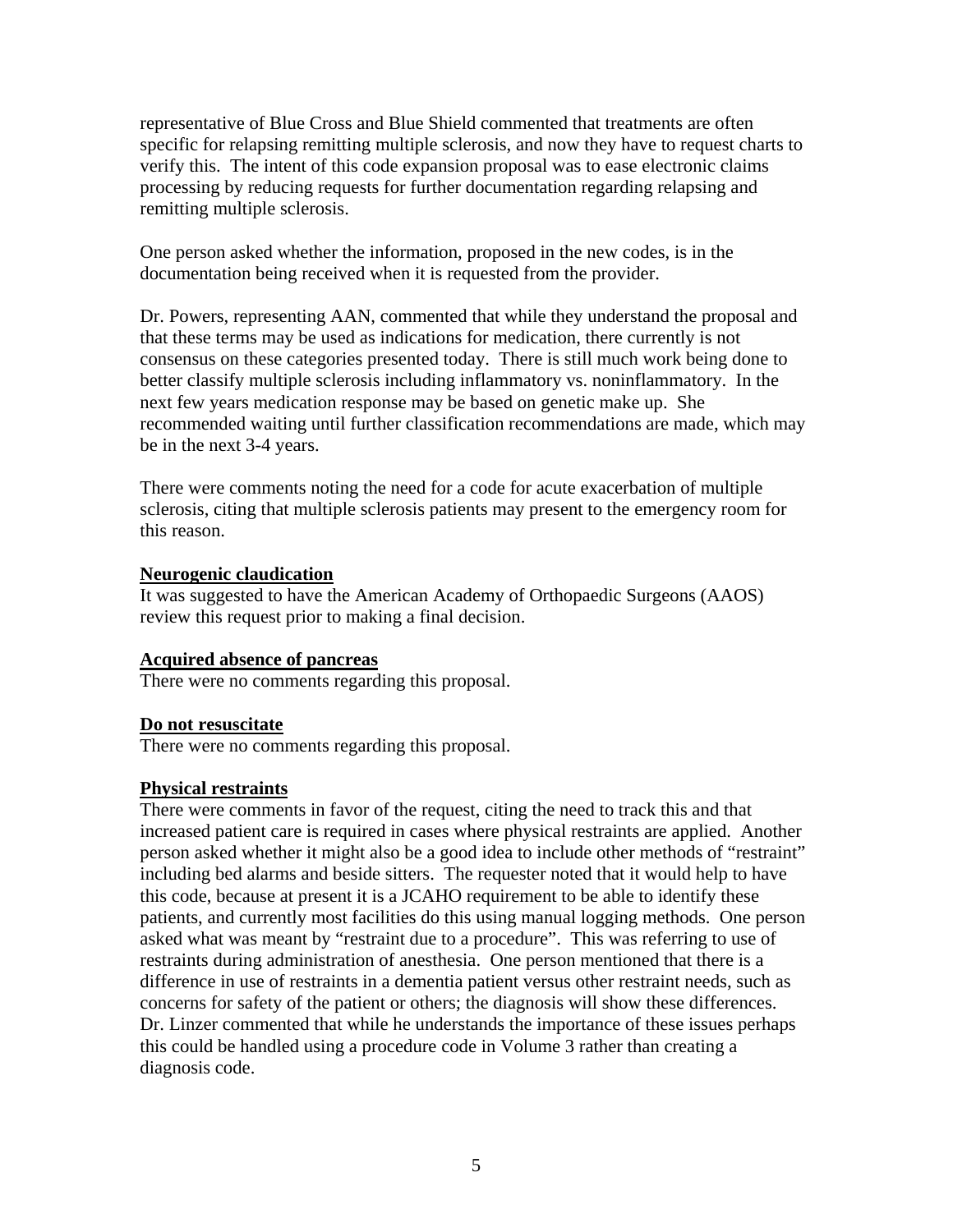# **Combat Operational Stress Reaction (COSR)**

There were no comments regarding this proposal.

## **Neurofibromatosis – Schwannomatosis**

There were no comments regarding this proposal.

### **Mesh erosion/Mesh exposure**

There was a comment that the terms may not always be used outside of the gynecological surgery field. Additionally some discussion was held on what was meant by exposure versus erosion. Some felt exposure involved the mesh being exposed through a wall where erosion involved going into another organ. Others felt that erosion might mean the mesh has gone through a wall and is now exposed to the outside (such as in abdominal hernia surgery repair). There was a suggestion to locate this code in chapter 10, Diseases of the Genitourinary System, such as at category 629, Other disorders of female genital organs, so that it can be specifically used for vaginal mesh erosion. There was a comment expressing concern about using two available codes at category 998.8, and a suggestion that this could be located at category 997, Complications affecting specified body systems, not elsewhere classified, so that it can be applied to other areas as well. There was a comment that other devices can erode, too.

### **Obesity hypoventilation syndrome (Pickwickian syndrome)**

There were comments in favor of the location of this proposed new code. One person also added that he was in favor of having it located here rather than in other hyperalimentation. There was one comment raised regarding sequencing of codes when respiratory failure occurs with this condition.

# **Heart failure terms related to systolic function**

One person commented that it would be good to see mention of diastolic ejection fraction mentioned in this change. There were concerns that adding this would cause coders to go looking for this in echocardiogram reports, and if any mention of this is added is should have "so stated" attached. Additionally it would be important to have guidelines reflect proper coding of this term. One person commented that the diagnosis "preserved function" is used in charts. This was included in a proposal at a previous C&M, and the commenter wanted to be sure that this had not been dropped.

# **High Cardiac Output Heart Failure**

One participant stated seeing the diagnosis "high output septic shock" and wanted to know how that would be coded using this coding change. The issue of whether septic shock should be excluded from the proposed new code was raised. Another person commented that septic shock and high output cardiac failure are not inherent and are managed differently, so it is important that they not be excluded from each other.

# **Encounters for the insertion, checking or removal of an intrauterine contraceptive device**

There was one comment suggesting to remove, from the proposed excludes note at V25.42, "incidental finding". This term may cause coders to think they should code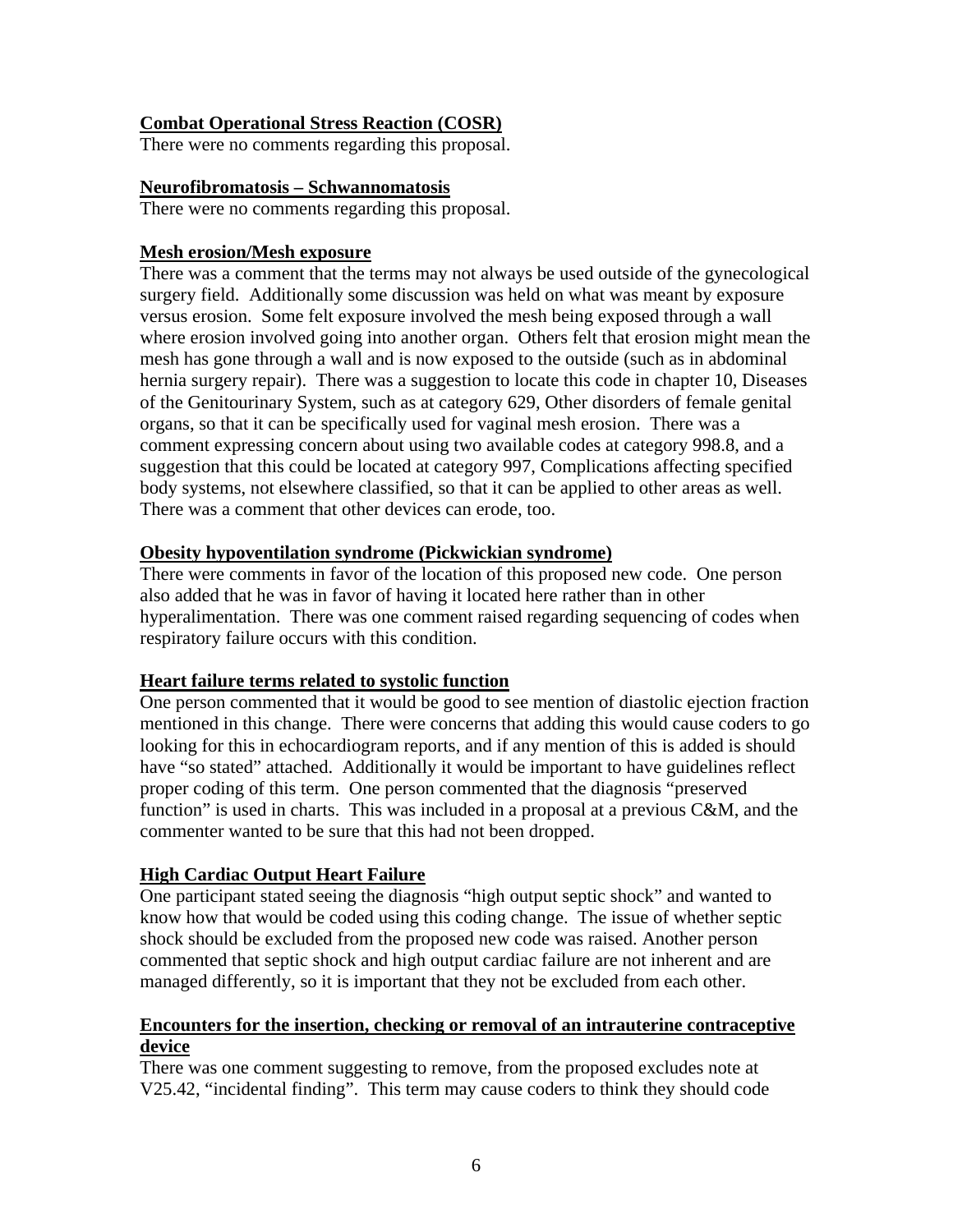incidental findings. Dr. Jeffrey Linzer suggested an additional new code of V25.13 with a suggested title of "removal with immediate reinsertion of an IUD".

### **External cause status**

There were comments regarding using the word "legal" in the proposed inclusion term revision for code E000.0, Civilian activity done for income or pay. There are many distinctions of legal, and this may make the use of this code more complicated than it needs to be. It was suggested that it would be necessary to exclude anything related to criminal activity from this code. It was also noted that treatment related to injuries while babysitting may be covered by a person's homeowner's insurance policy, and this may vary by state, and not be universal. It was noted that babysitting is not a part of the proposal itself (in the code revisions). It was only used as an example. There were comments related to work related injuries, noting that many things are work related, and sometimes billing can be held up until it is shown whether or not it was work related.

### **Heat illness (heat exhaustion, heat injury and heat stroke)**

Dr. Linzer commented that heat injury as described by the U.S. Army, in this proposal, is not consistent with what is in use in the civilian environment. For "heat injury," he declared that it would usually be called heat exhaustion. He described an example of a football player collapsing during summer practice, that would likely be diagnosed as heat exhaustion. He also felt that for heat stroke loss of consciousness would be inherent. He stated that is it unclear whether the term "heat injury" is being taught or used widely. In response to this, it was noted that the U.S. Army uses these definitions. There was one comment suggesting including the definition as an inclusion term to proposed new code 992.81, Heat injury. However, another commenter indicated concern about adding a definition to the classification that is not universally accepted. There was also a suggestion to add a use additional code note for any organ dysfunction. It was suggested to follow up with input from other specialty societies, including the American Academy of Pediatrics (AAP), American College of Emergency Physicians (ACEP), the Endocrine Society, and the American Academy of Neurology (AAN).

# **Retained foreign bodies**

Following presentation of this topic there was a comment that subcategory V87.3, for personal history, does not seem to fit for the proposed new code, with the subcategory also including concepts such as exposure to algae. It was suggested to use V15.5, Personal history of injury, instead (such as V15.53). It was also suggested to add the word "nontherapeutic" to the title of proposed subcategory V90.0. This was because it was felt that it is important to differentiate the purpose of the use of the radioactive substance. There was some discussion about other embedded objects such as retained radioactive beads, retained tooth and an insect in the ear. There was a comment that the current definition is not consistent. Some are using retained foreign bodies to describe those that cannot be removed, and others use it to mean those accidentally left in during a procedure. There needs to be a distinction between retained versus current foreign body. There was a comment that the proposed Use additional code note at 360.5 should only include those that can be magnetic, so for example should not include plastic (the proposed new code V90.2), and should not just list the full range V90.01-V90.9. There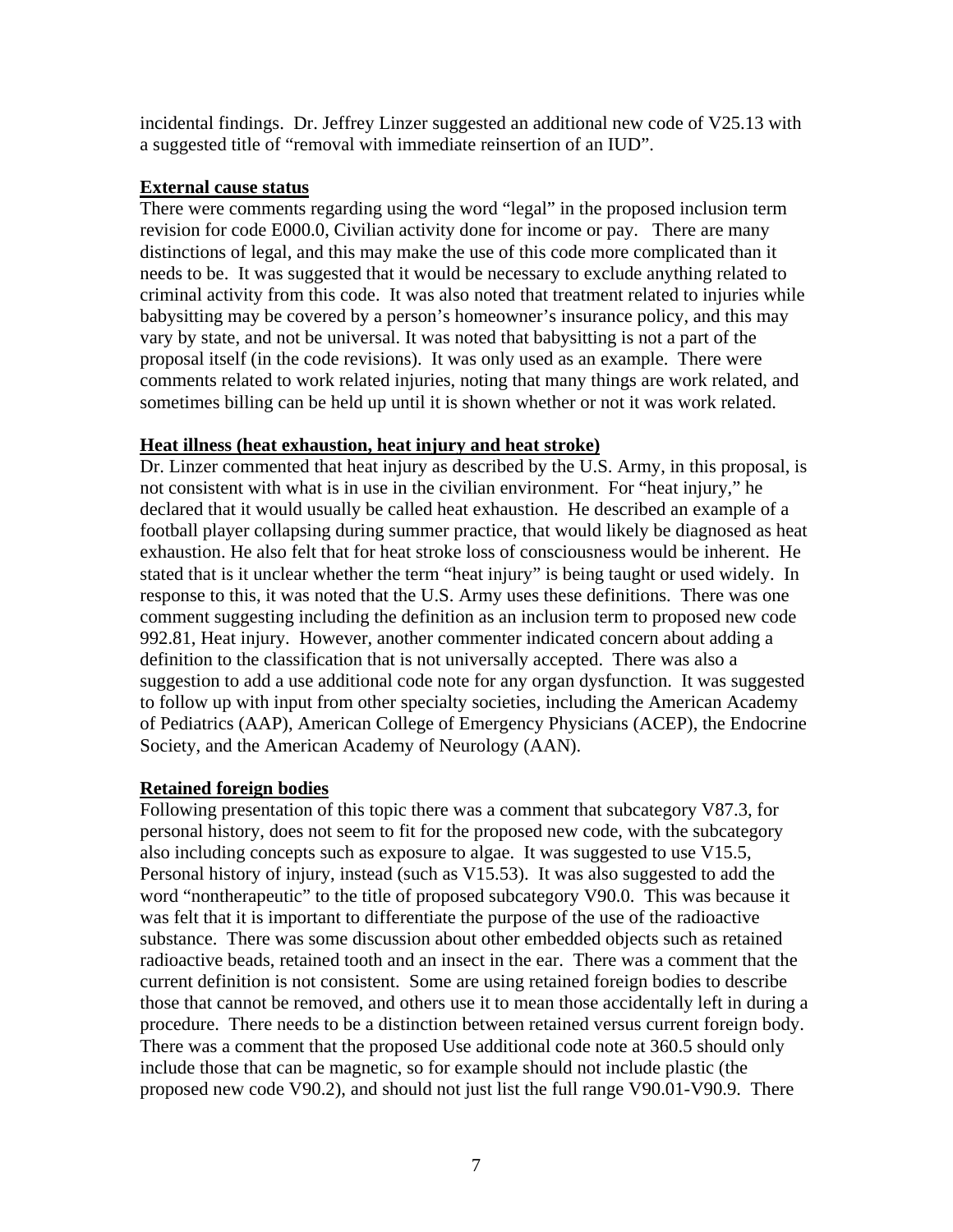was a subsequent comment that it can be hard to tell whether a substance will be magnetic, noting as an example that gold is not magnetic.

## **Homicidal ideations**

Dr. Linzer commented that this condition is seen often in emergency rooms. He suggested that this be considered to be used as a principal or primary as well as a secondary diagnosis code.

#### **Long term use versus prophylactic use of medications**

Dr. Linzer wanted it to be clear that this would not introduce coding treatment regimes that involve use of antibiotics. It was suggested that the term long term should not be a nonessential modifier when indexing V58.62. If it is a nonessential modifier, it as felt that then people would code drug use any time it is stated rather than just long term use. A comment was also made to consider expanding the term "drug" to include biological agents, such as coagulation factor. Currently subcategory V58.6 is only for drugs.

### **Jaw pain**

There were favorable comments received for adding a code for this condition. One person said that jaw pain is seen as an outpatient diagnosis for temporomandibular joint arthroscopy, and it was suggested to somehow differentiate temporomandibular joint disorders and this code, perhaps using an excludes note. There was a suggestion to locate the new code at category 526, Diseases of the jaws, since it is currently indexed to code 526.9. This could be done at 526.8 or by expanding 526.9. It was suggested to index pain in the mandible to this code also.

#### **Addenda**

The following comments were made regarding the tabular addenda: Regarding the change proposed to category 403 one comment was made that it is more of a concern about which fifth digit to use when the chronic kidney disease is unspecified. Without the code from category 587 you do lose information.

A comment was made to help clarify the intent of the change at code 799.82, Acute life threatening event (ALTE). It is important to code the ALTE whether or not signs and symptoms are due to a confirmed diagnosis. Coding ALTE helps clarify why the patient presented for treatment, and is needed for tracking purposes. A comment was made that the note to Code first confirmed diagnosis, together with the note to Use additional code for signs and symptoms, may appear to imply that the signs and symptoms should also be coded along with a confirmed diagnosis and the ALTE code. This could be handled by revising the proposed note to Use additional code for signs and symptoms, with an addition such as, "if confirmed diagnosis is not known."

It was suggested to add the term "human power" as a nonessential modifier to the change proposed at the transport accidents section.

The following comments were made regarding the index addenda: